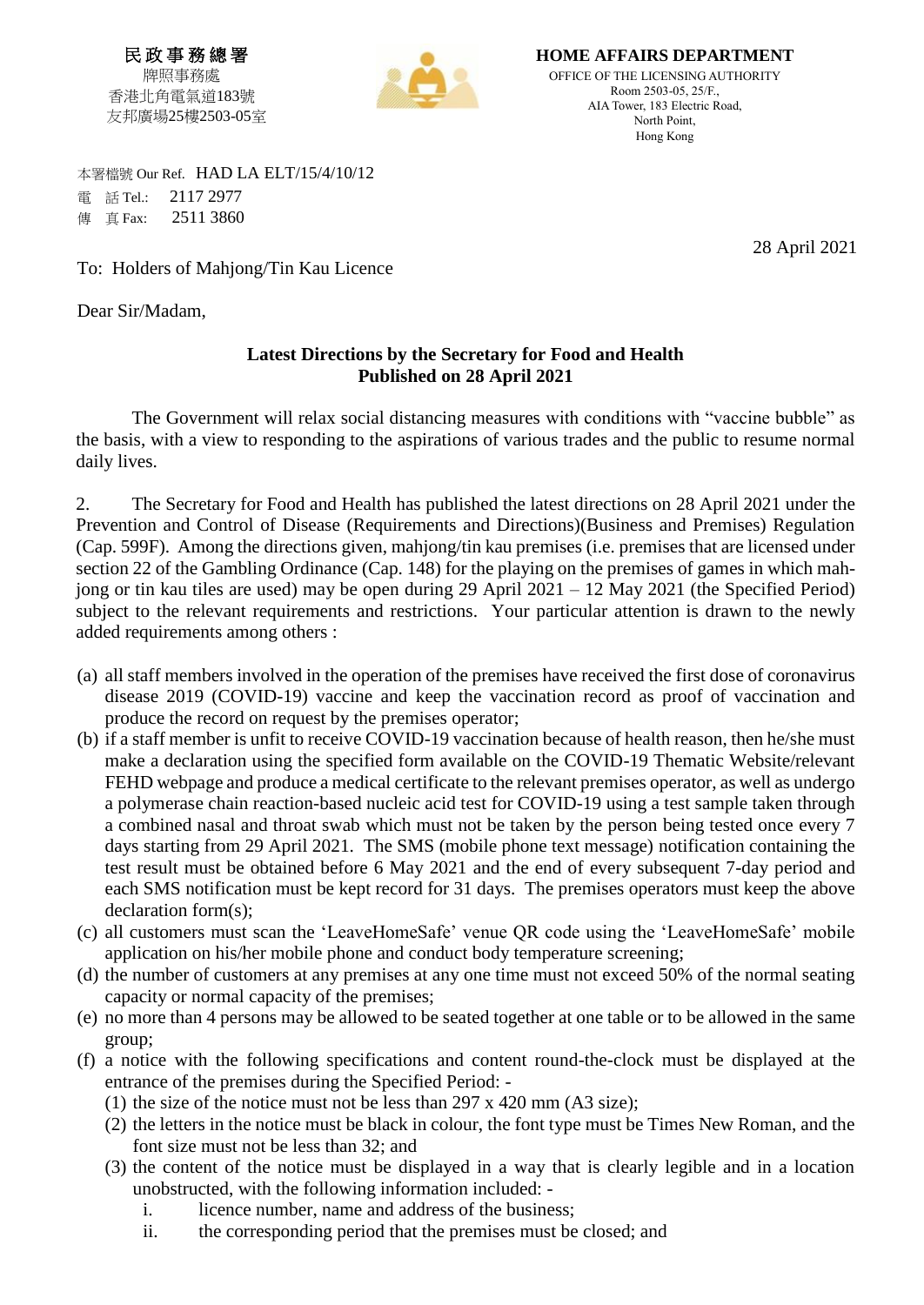iii. the maximum number of persons allowed to be seated together at one table or to be in the same room.

(g) no members of the public may gather in the premises when it is closed.

3. For details of the latest directions, please refer to the Government Gazette Notice<sup>1</sup> published on 28 April 2021.

4. As the epidemic situation could fluctuate, you are requested to pay attention to the updates on the various social distancing measures available on the website of the Centre for Health Protection of the Department of Health.

5. May I take this opportunity to thank you for your support in fighting the COVID-19.

Yours faithfully,

(Signed) (Ms. PANG Mei-tuan, Pauline) Chief Officer (Licensing Authority) Office of the Licensing Authority

 $\overline{a}$ 

<sup>&</sup>lt;sup>1</sup> Government Gazette Notice: https://www.gld.gov.hk/egazette/pdf/202125115e/egn202125115250.pdf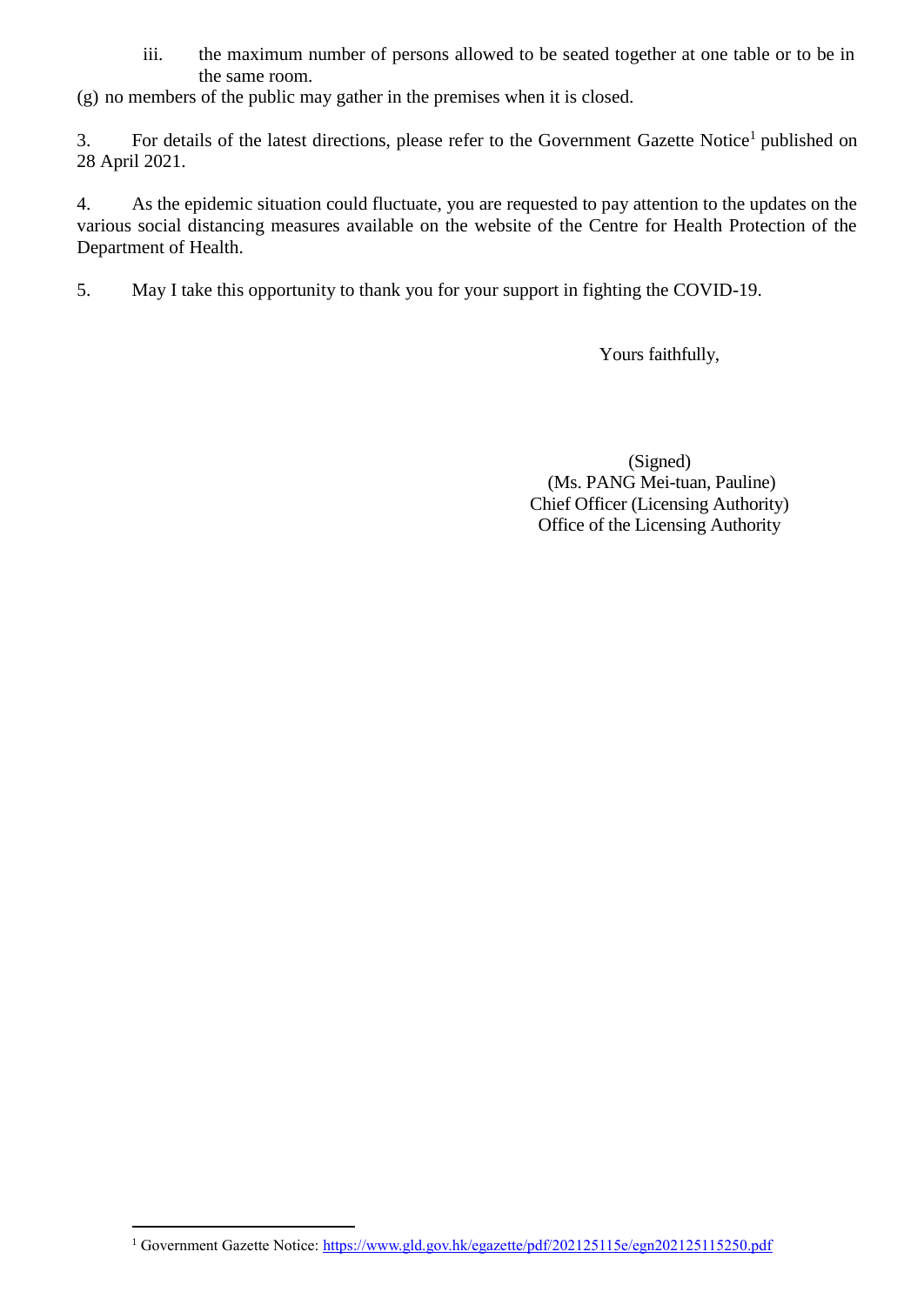民 政 事 務 總 署 牌照事務處 香港北角電氣道183號 友邦廣場25樓2503-05室



**HOME AFFAIRS DEPARTMENT**

OFFICE OF THE LICENSING AUTHORITY Room 2503-05, 25/F., AIA Tower, 183 Electric Road, North Point, Hong Kong

本署檔號 Our Ref. HAD LA ELT/15/4/10/12

 電 話 Tel.: 2117 2977 傳 真 Fax: 2511 3860

致 麻將/天九牌照持有人

敬啓者:

## 食物及衞生局局長於 **202 1**年**4**月**2 8**日發出的最新指示

政府會以「疫苗氣泡」為基礎,有條件地放寬社交距離措施,以回應各行各業和市 民希望盡快恢復正常生活的訴求。

2. 食物及衞生局局長按《預防及控制疾病(規定及指示)(業務及處所)規例》(第 599F章)於2021年4月28日發出了最新指示。當中,麻將/天九耍樂處所(指根據《賭 博條例》(第148章)第22條獲發牌的、可在內進行使用麻將牌或天九牌的博彩遊戲 的處所)在符合相關規定及限制下,可在2021年4月29日至5月12日(指明期間)開 放。請特別注意當中新增的規定:

- (a) 須確保涉及處所運作的所有員工已經接種第一劑2019冠狀病毒病疫苗,並保留 疫苗接種紀錄作為已接種疫苗的證明,員工須按處所負責人的要求出示相關接 種紀錄。
- (b) 若員工因健康理由而未能接種新冠疫苗,則須使用載於2019冠狀病毒病專題網 站/食環署相關網頁的指定表格向處所負責人申報上述情況及出示醫生證明書, 並自2021年4月29日起每7天進行一次有關2019冠狀病毒病的聚合酶連鎖反應 核酸檢測,而有關檢測樣本必須是非自行採集的鼻腔和咽喉合併拭子樣本,以 及確保在2021年5月6日及其後的每個7天期間完結前取得檢測結果的短訊及保 留每次的短訊記錄31天。處所負責人須保留上述申報表格。
- (c) 須確保顧客在進入處所前利用其手機上的「安心出行」流動應用程式掃描「安 心出行 | 場所二維碼及量度體溫;
- (d) 處所內的顧客人數,在任何時間均不得超過該處所通常座位數目/可容納人數上 限的50%;
- (e) 不得有多於4人同坐一桌或在同一個群組內;
- (f) 須在指明期間內全日24小時於處所入口處按以下規格張貼告示並列明以下內 容:
	- (1)告示的尺寸不得小於297x420mm (A3尺寸)
	- (2)告示中的字體的顏色須為黑色、字型須為新細明體及尺寸不得小於32;
	- (3)須清晰可見及不受阻擋地顯示內容,並列出以下各點:
		- i. 牌照號碼、店鋪名稱及地址;
		- ii. 處所須關閉的時段;以及
		- iii. 可同坐一桌或每個房間的人數上限。
- (g) 公眾人士不得在處所關閉的情況下在該處所內聚集。